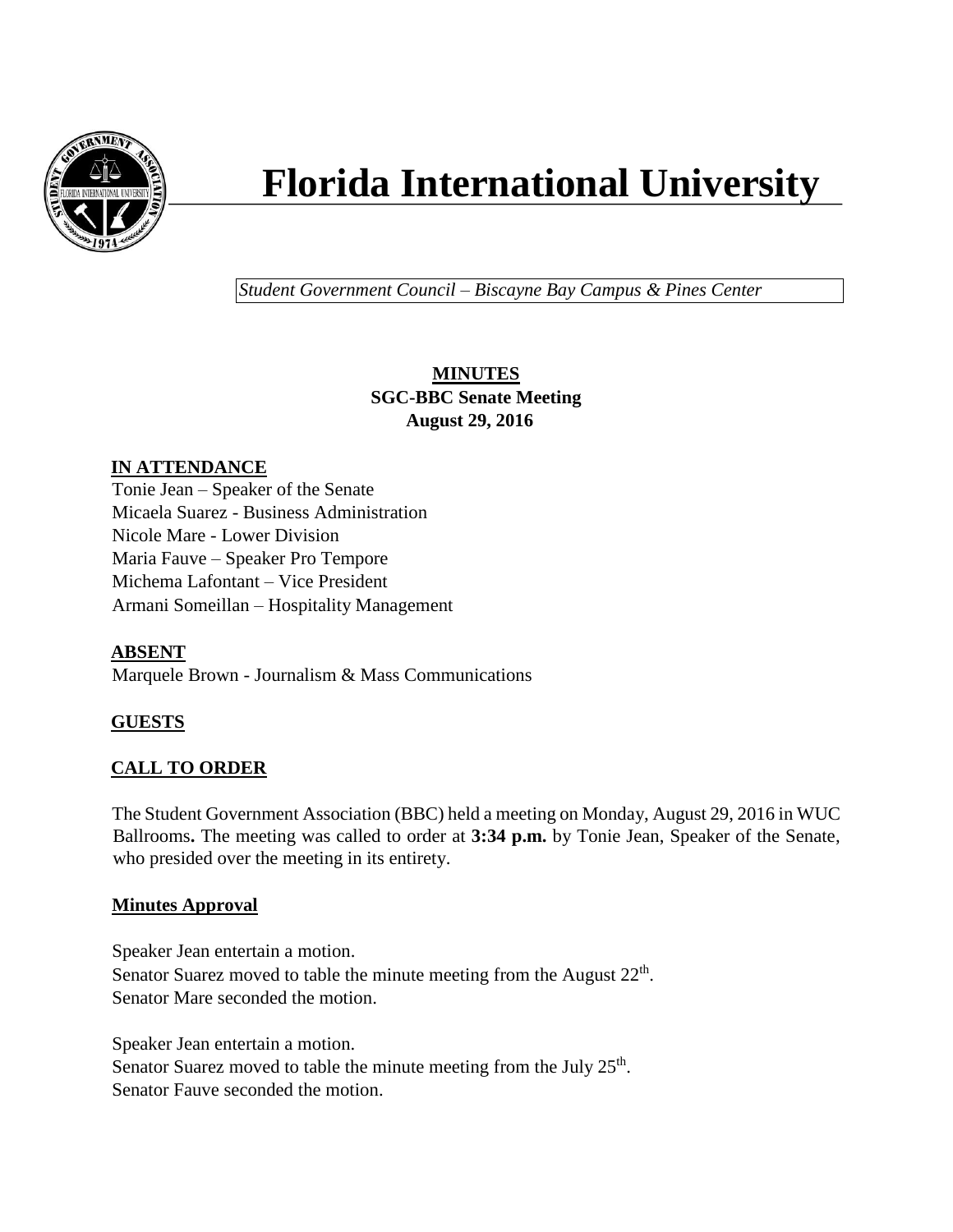#### **SPEAKER REPORT**

- Speaker Jean welcomed Armani Someillan, the new Hospitality Management Senator.
- Speaker Jean also welcomed Gerald Johnson, the new Graduate Assistant.
- Speaker Jean said that the agenda will be sent out on Wednesdays and solidify it on Friday by 6 p.m.
- Speaker Jean said that she would like to have one on one meeting with everyone, to talk about personal goals and schedule.
- Speaker Jean said she would like everyone to meet their advisor every two-three weeks and to have a report on September 12.
- Speaker Jean said that SGA Day will be on September 31, which is a great chance to give free tours.

# **VICE-PRESIDENT'S REPORT**

- Vice President Lafontant said there should be a new name for "Meet your Dean".
- Vice President Lafontant said that there is pink paper slip in everyone's mailbox.
- •

## **SPEAKER-PRO TEMPORE REPORT**

• Speaker-Pro Tempore Fauve said to use or sync to send your Senate Reports and they will be due next Tuesday.

## **FINANCE CHAIR REPORT**

• Senator Suarez said that there is a finance request pending for the general meeting this week.

## **INTERNAL AFFAIRS REPORT**

• Senator Mare said that if anybody forgets to turn in their time card on time, they must get the initials from Ms. Adames.

## **ADVISOR REPORT**

- Ms. Adames said that SGA Day will be from 11 a.m. to 2 p.m., which will be a great recruiting chance.
- Ms. Adames said that the first home football game with be this week.
- Ms. Adames said that the checklist will help promote SGA.
- Ms. Adames said that Office and Class Schedule is due this Friday.
- Ms. Adames said that there is a SLS presentation checklist, to be able to present at the class, which is on Wednesdays and Fridays at 8 a.m.
- Ms. Adames said that whenever anyone tables, is to also promote the New York Time and Tuesday Times Roundtable.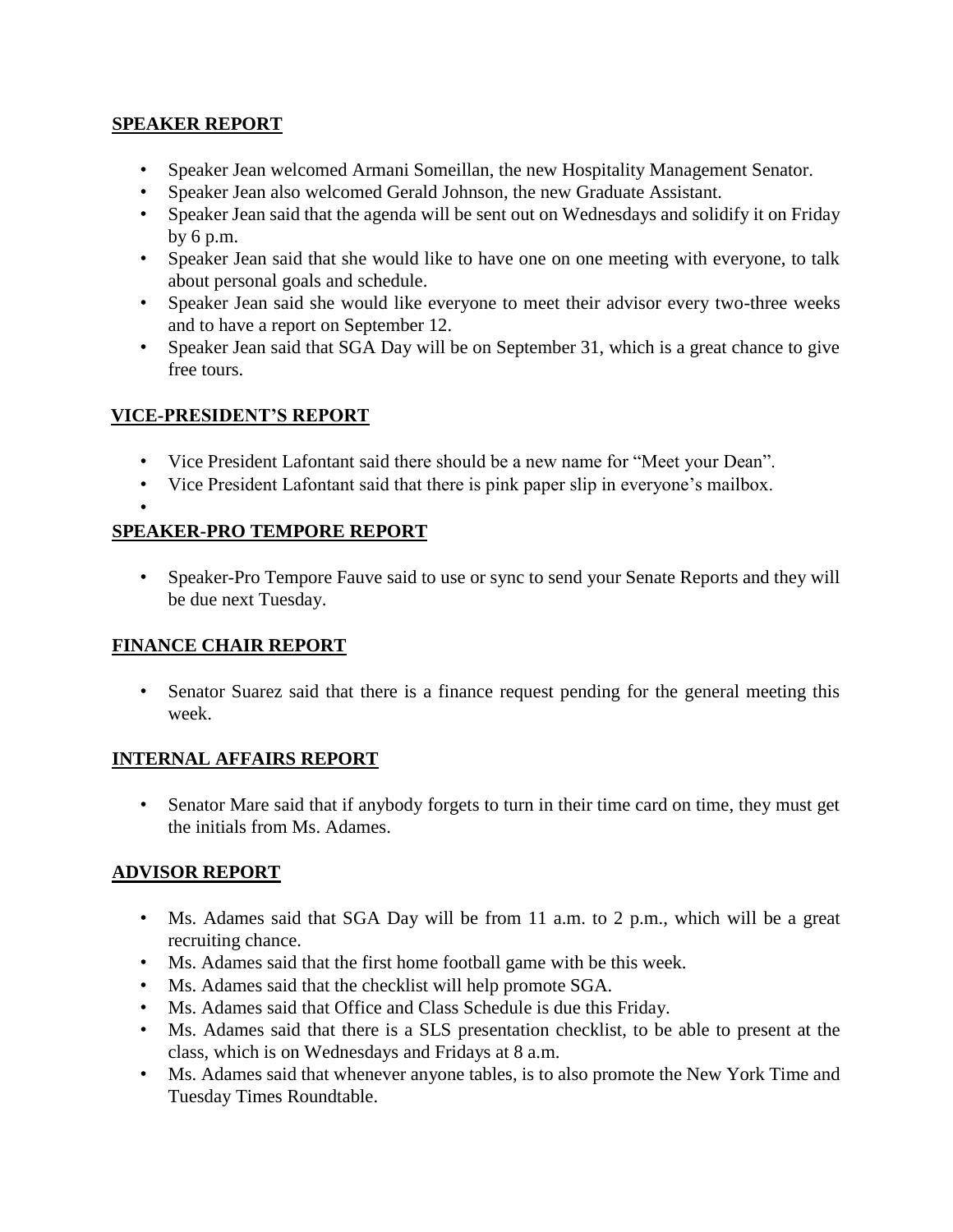- Ms. Adames said to also promote Roarsync.
- Ms. Adames said that SGA will have a float for Homecoming and the office will be part of the decorating competition.

#### **NEW BUSINESS**

#### **A. File for Fund Bills – Meredith Marseille**

Comptroller Marseille presented the File for fund bills.

Speaker Jean entertained a motion.

Senator Someillan moved to bypass the second reading of the Senate Bill 2016.0004. Speaker-Pro Tempore Fauve seconded the motion.

Roll Call Vote:

Senator Jean – Yay Senator Fauve – Yay Senator Mare – Yay Senator Suarez – Yay Senator Someillan - Yay

By a vote of 5/0/0, the second reading of the Senate Bill 2016.0004, was bypassed.

Senator Suarez moved to approve the Senate Bill 2016.0004. Senator Mare seconded the motion.

Roll Call Vote:

Senator Jean – Yay Senator Fauve – Yay Senator Mare – Yay Senator Suarez – Yay Senator Someillan - Yay

By a vote of 5/0/0, the Senate Bill 2016.0004 were approved.

#### **B. Administrative Service Bill – Allhan Mejia**

President Mejia presented the Senate Bill 2016.0005, which would remove the Director of Administrative Service Position.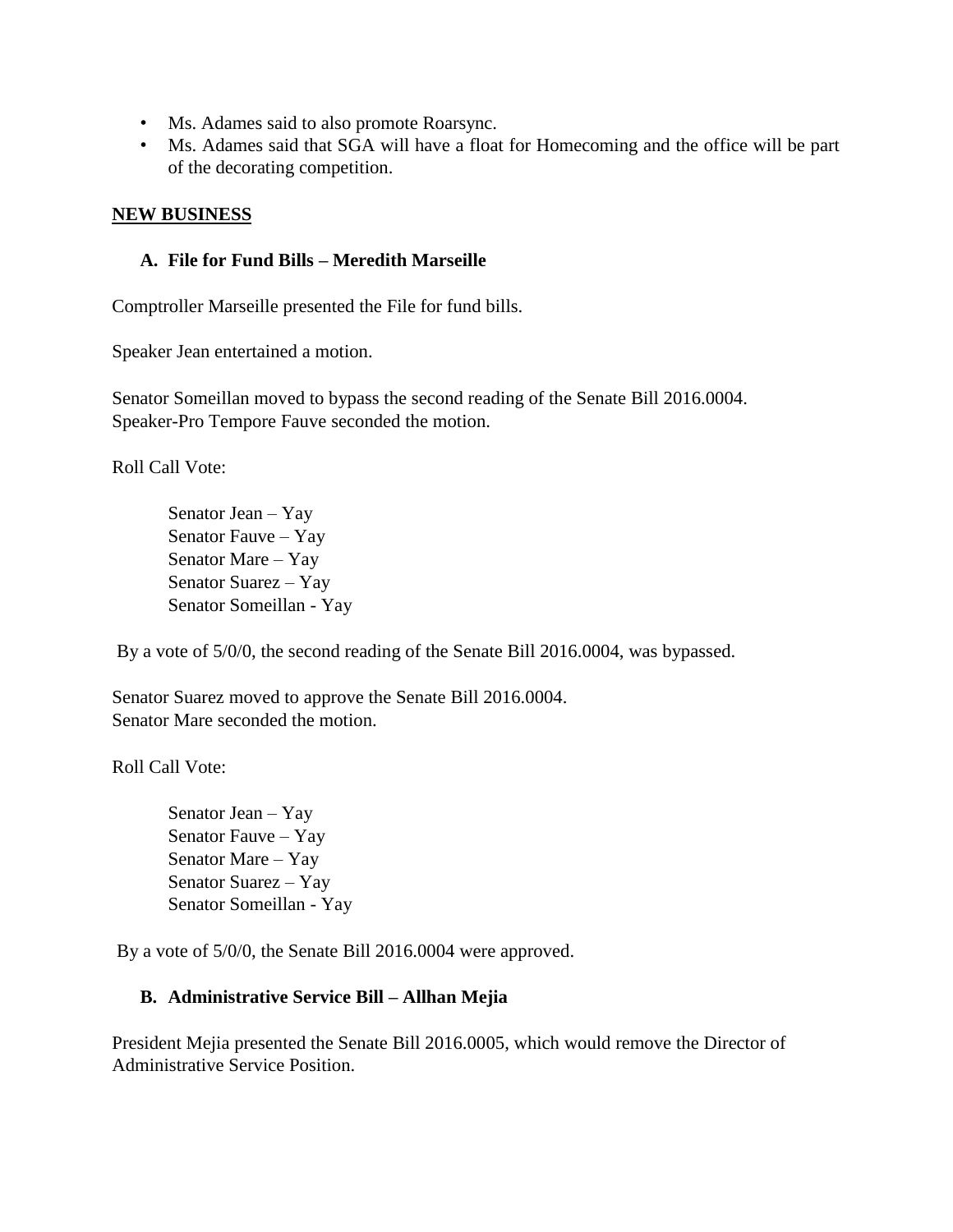Senator Suarez moved to bypass the second reading of the Senate Bill 2016.0005. Speaker-Pro Tempore Fauve seconded the motion.

Roll Call Vote:

Senator Jean – Yay Senator Fauve – Nay Senator Mare – Yay Senator Suarez – Yay Senator Someillan - Yay

By a vote of 4/0/1, the second reading of the Senate Bill 2016.0005, was bypassed.

Senator Mare moved to approve the Senate Bill 2016.0005. Senator Suarez seconded the motion.

Roll Call Vote:

Senator Jean – Yay Senator Fauve – Yay Senator Mare – Yay Senator Suarez – Yay Senator Someillan - Yay

By a vote of 5/0/0, the Senate Bill 2016.0005 were approved.

#### **C. Social Media Bill – Allhan Mejia**

President Mejia presented the Senate Bill 2016.0006, to update the duties of the SGC-BBC Director Marketing and Social Media.

Speaker Jean entertained a motion.

Senator Suarez moved to bypass the second reading of the Senate Bill 2016.0006. Speaker-Pro Someillan seconded the motion.

Roll Call Vote:

Senator Jean – Yay Senator Fauve – Yay Senator Mare – Yay Senator Suarez – Yay Senator Someillan - Yay